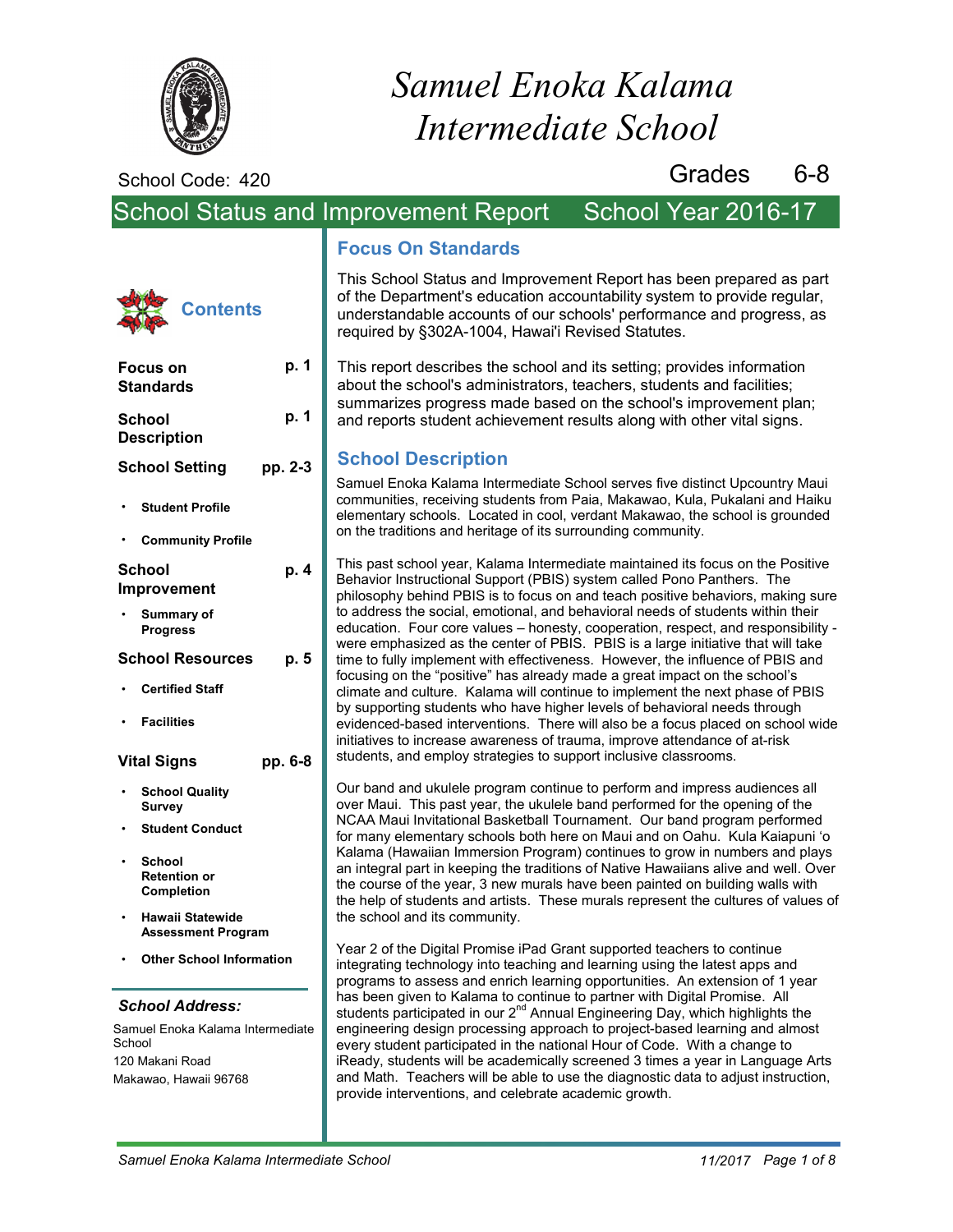# **School Setting**

# **Student Profile**

| School year                                                               |       | 2014-15 2015-16 2016-17 |       |                                                                    |       | 2014-15 2015-16 2016-17 |       |
|---------------------------------------------------------------------------|-------|-------------------------|-------|--------------------------------------------------------------------|-------|-------------------------|-------|
| Fall enrollment                                                           | 822   | 861                     | 883   | Number and percent of students                                     | 103   | 114                     | 123   |
|                                                                           |       |                         |       | in Special Education programs                                      | 12.5% | 13.2%                   | 13.9% |
| Number and percent of students<br>enrolled for the entire school<br>year  | 782   | 823                     | 836   | Number and percent of students<br>with limited English proficiency | 14    | 14                      | 13    |
|                                                                           | 95.1% | 95.5%                   | 94.6% |                                                                    | 1.7%  | 1.6%                    | 1.4%  |
|                                                                           |       |                         |       |                                                                    |       |                         |       |
| Number and percent of students<br>receiving free or reduced-cost<br>lunch | 455   | 495                     | 483   |                                                                    |       |                         |       |
|                                                                           | 55.3% | 57.4%                   | 54.6% |                                                                    |       |                         |       |

Note. -- means missing data.

\* means data not reported to maintain student confidentiality (see FERPA).

\*\* means School is participating in the Community Eligibility Provision.



n = 883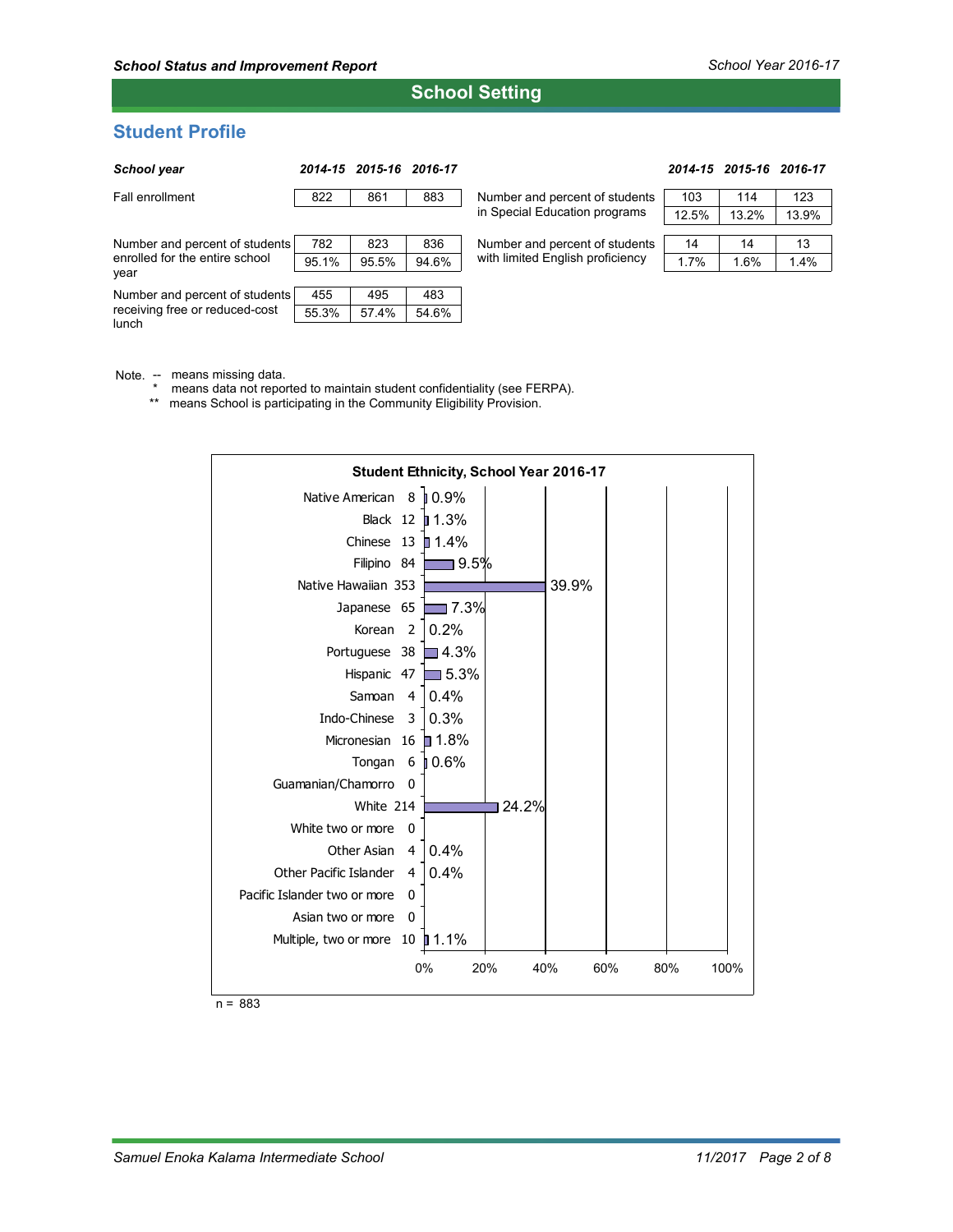# **School Setting**

# **Community Profile**

The Community Profile information updated in this school report reflects selected 2010 demographics for the High School Complex (HSC) area in which this school resides. Profile data are based on the 2010 U.S. Census, the American Community Survey (ACS) 2006-2010 five-year estimates (centric to 2008), and the incorporation of Hawaii's HSC boundary areas with updated 2010 Census geography. Figures for educational attainment and median household income are sample estimates obtained from the ACS, adapted to conform to HSC geography, and should be considered rough approximations of census counts.





#### **Based on the 2010 U.S. Census**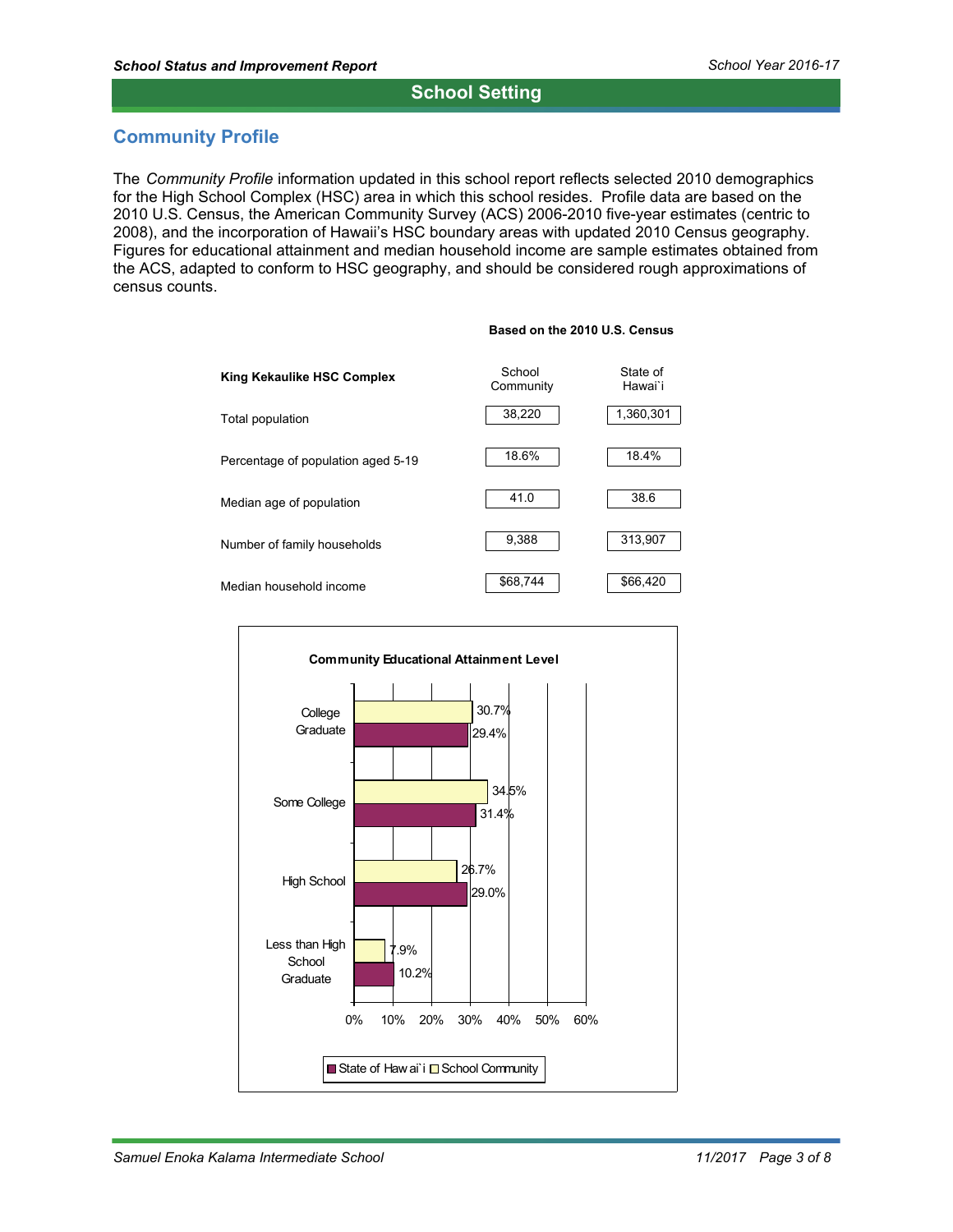### **School Improvement**

### **Summary of Progress**

Kalama Intermediate remains a school in "Continuous Improvement." Implementation of Hawaii Common Core continues through the curriculums of Springboard for Language Arts and GO Math! for Math in every grade level. Supplementary materials such as Common Core Coach, Achieve 3000, eSpark, and iXL are supporting students to meet the rigor necessary to achieve the Common Core Standards. Teachers meet weekly in professional learning communities (PLC) to share best practices and strategies to better meet the needs of all students.

The development of a Response to Intervention (RTI) program has been taking place on both the academic and behavioral side of learning. Through the use of a STAR screener, students are tested three times a year in reading and math. Results are analyzed at both a classroom and school level to determine which students need more support academically. Although not fully defined yet, programs are being developed to help meet the needs of these students through supportive classes, computer programs, and supplementary material. A change will be made from STAR to iReady as the universal screener in order to access wrap-around curriculum and resources to support students' academic growth. Specialized classes have been created to support students who need additional help in reading and writing. These classes will begin in SY 17-18. The Positive Behavior Instructional Support (PBIS) team, composed of counselors and support staff, meets weekly to address identified students' social, emotional, and behavior needs. As both of these programs are still in development, the importance of differentiating support for students has taken a front-seat focus at the school.

Time, money, and resources has been allocated this coming year to support Special Education inclusion. New structures will be in place to provide these classes with co-teaching models. A heavy emphasis will be placed on data teams as recommended by the visiting WASC team this past March. Teachers will be selecting and administering common performance task assessments in order to help increase the number of students to meet state standards in ELA and Math.

A re-birth of student leadership has started to make its way back to Kalama's campus. A student leadership class has been created and students are charged with planning out school wide events as well as provide input for decision-making to the Principal. The 8th Grade Transitions class requires 8th graders to put together a culminating event each semester. These events stem from a challenged-based approach to solving issues that affect our students' families and community. A Teacher Tech Team (T3) has been created to support teachers and students with using technology in learning. Teachers can request their presence to help support lessons involving technology.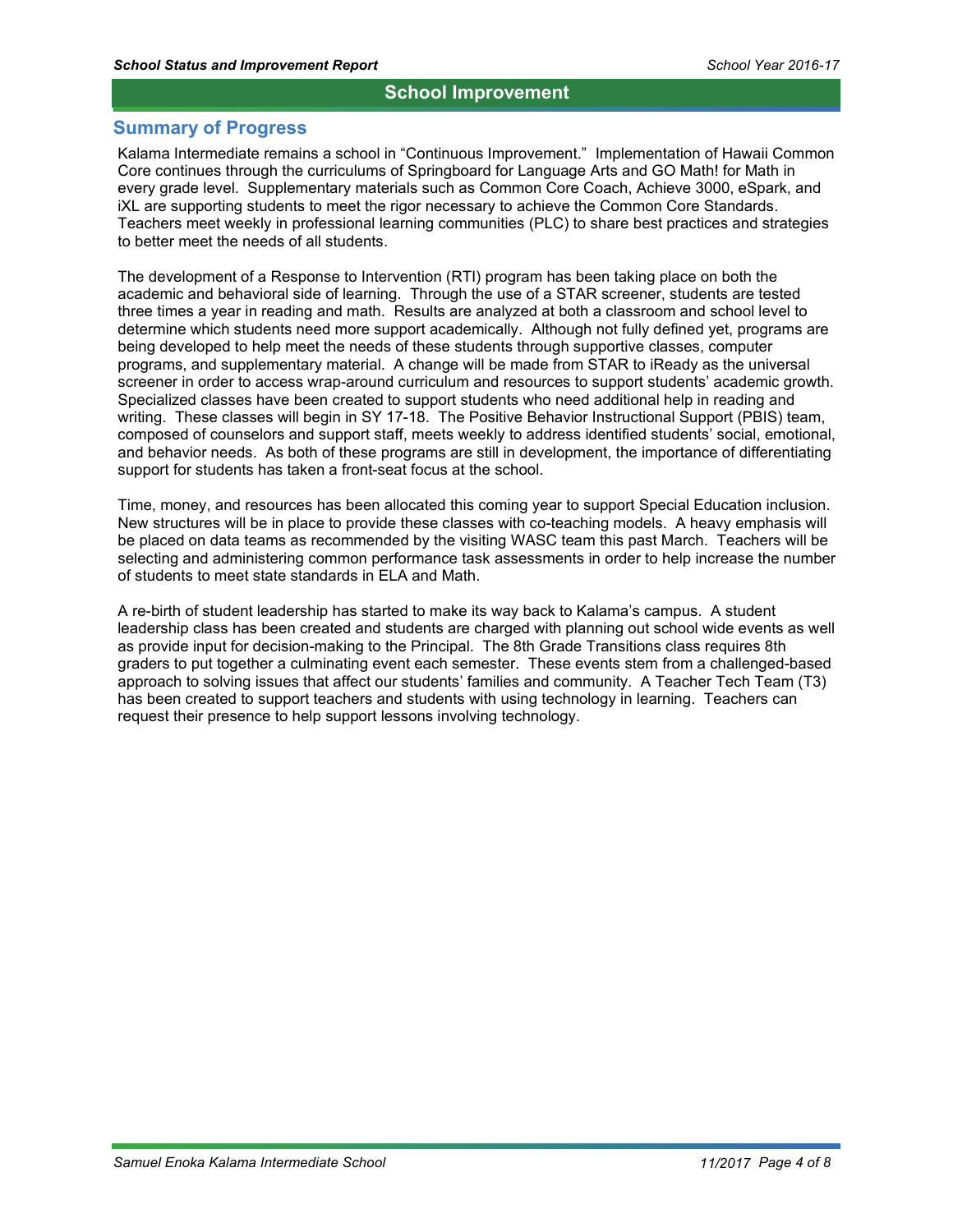**School Resources**

# **Certified Staff**

| <b>Teaching Staff</b>                        |      |  |  |  |  |
|----------------------------------------------|------|--|--|--|--|
| <b>Total Full-Time Equivalent (FTE)</b>      | 64.0 |  |  |  |  |
| 79.6%<br>Regular Instruction, FTE            | 51.0 |  |  |  |  |
| 20.3%<br>Special Instruction, FTE            | 13.0 |  |  |  |  |
| $0.0\%$<br>Supplemental Instruction, FTE     | 0.0  |  |  |  |  |
| Teacher headcount                            | 64   |  |  |  |  |
| Teachers with 5 or more years at this school | 33   |  |  |  |  |
| Teachers' average years of experience        | 12.2 |  |  |  |  |
| Teachers with advanced degrees               | 29   |  |  |  |  |
| <b>Professional Teacher Credentials</b>      |      |  |  |  |  |
| 95.3%<br>Fully licensed                      | 61   |  |  |  |  |

# *Students per Teaching Staff* \*

| Regular Instruction | 14.9 |
|---------------------|------|
| Special Instruction | 9.4  |

\* These figures do not indicate class size.

### *Administrative and Student Services Staff*

| Administration, FTE                                           | 5.0 |
|---------------------------------------------------------------|-----|
| Librarians, FTE                                               | 1.0 |
| Counselors, FTE                                               | 4.0 |
| Number of principals at this school<br>in the last five years |     |

Administration includes Principals, Vice-Principals, Student Activity Coordinators, Student Services Coordinators, Registrars, and Athletic Directors

# **Facilities**

Emergency hires



3

4.6%

Note. -- means missing data.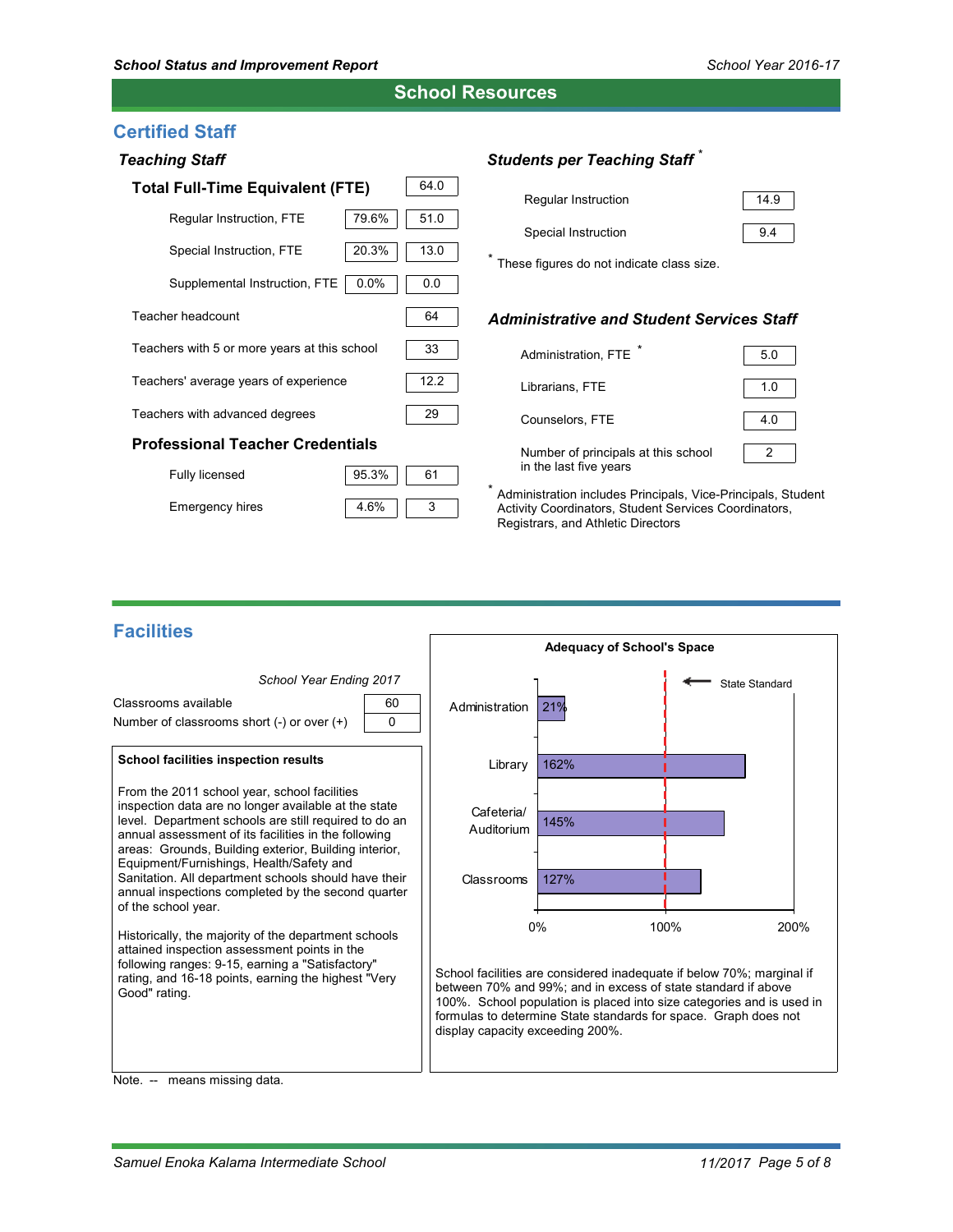# **Vital Signs**

# **School Quality Survey**

The School Quality Survey (SQS), administered by the Accountability Section, is used for strategic planning and to comply with state accountability requirements.

| <b>School Quality Survey</b> |      |                           | <b>Teachers</b> |                          | <b>Parents</b> |                           | <b>Students</b> |  |
|------------------------------|------|---------------------------|-----------------|--------------------------|----------------|---------------------------|-----------------|--|
| <b>Dimensions</b>            |      | School                    | <b>State</b>    | School                   | <b>State</b>   | School                    | State           |  |
| <b>Safety</b>                | 2016 | 71.0%                     | 72.0%           | 75.0%                    | 76.7%          | 65.6%                     | 69.7%           |  |
|                              | 2017 | 73.8%                     | 74.4%           | 68.5%                    | 78.2%          | 62.7%                     | 68.9%           |  |
| Well-Being                   | 2016 | 71.0%                     | 72.3%           | 100.0%                   | 86.2%          | 62.2%                     | 67.9%           |  |
|                              | 2017 | 78.1%                     | 73.3%           | 83.7%                    | 86.7%          | 60.8%                     | 66.9%           |  |
| Satisfaction                 | 2016 | 67.3%                     | 60.2%           | 75.0%                    | 76.9%          | 65.2%                     | 74.7%           |  |
|                              | 2017 | 73.5%                     | 65.9%           | 66.0%                    | 78.9%          | 60.8%                     | 73.5%           |  |
| Involvement/Engagement       | 2016 | 75.7%                     | 69.5%           | 100.0%                   | 74.7%          | 47.9%                     | 57.5%           |  |
|                              | 2017 | 80.4%                     | 70.1%           | 69.8%                    | 76.5%          | 51.5%                     | 56.6%           |  |
| <b>Survey Return Rate</b>    |      |                           |                 |                          |                |                           |                 |  |
|                              |      | <b>Teachers</b><br>School | <b>State</b>    | <b>Parents</b><br>School | <b>State</b>   | <b>Students</b><br>School | <b>State</b>    |  |
|                              | 2016 | 31.6%                     | 77.6%           | 0.3%                     | 25.0%          | 22.0%                     | 74.9%           |  |

# **Percent of Positive Responses**

The SQS is completed by students and parents of students in grades 4, 5, 7, 8, 9, and 11 and by all teachers of the school. State Teacher and Parent positive response figures are one of four grade spans (Gr. K to 5/6, Gr. 6/7 to 8, Gr. 9 to 12, and Multi-level) that best correspond to this school's grade span. The Student positive response figures for the State and this school are those of the highest grade level surveyed at this school.

2017 80.0% 84.6% 25.3% 26.5% 73.1% 68.3%

\*\* State Return Rate for Teachers, Parents, and Students are for one of six grade spans (Elementary, Elementary/Middle, Elementary/Middle/High, Middle, Middle/High, High) that corresponds to this school.

Note: In 2015, a revised School Quality Survey (SQS) was administered statewide to students, school staff, and parents. The dimensions, questions, and rating scale differ from the SQS administered in previous years.

\*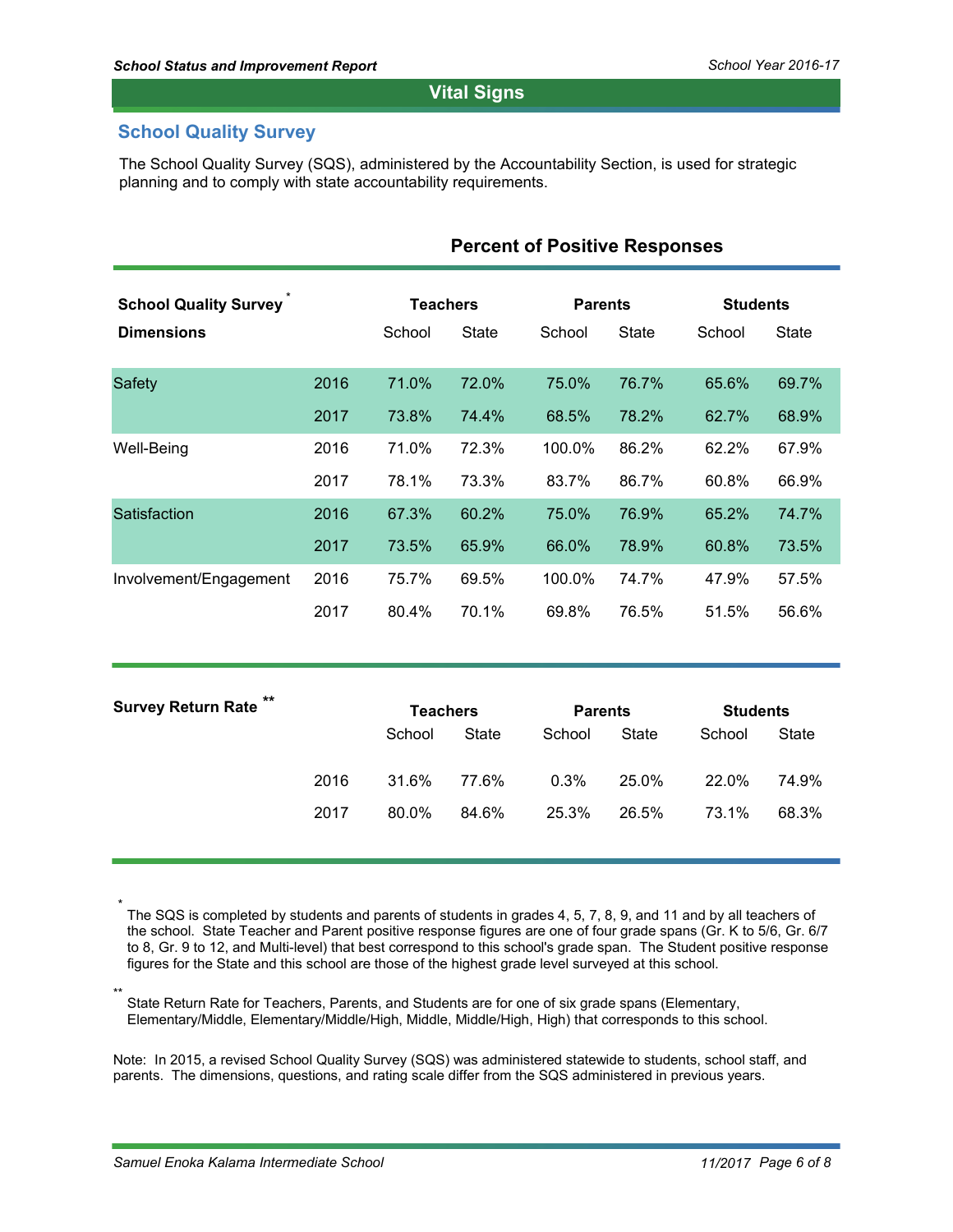# **Vital Signs**

### **Student Conduct**



# **School Retention**

Retention for elementary schools include students who were retained (kept back a grade) in all grades except kindergarten. Retention for middle/intermediate/K-8 schools include only eighth graders who were not promoted to ninth grade.

| <b>Retention</b>          |       |       |       |  |  |  |  |
|---------------------------|-------|-------|-------|--|--|--|--|
|                           | 2015  | 2016  | 2017  |  |  |  |  |
| Total number of students  | 228   | 261   | 260   |  |  |  |  |
| Percent retained in grade | $1\%$ | $0\%$ | $0\%$ |  |  |  |  |

Note. -- means missing data.

means data not reported to maintain student confidentiality (see FERPA).